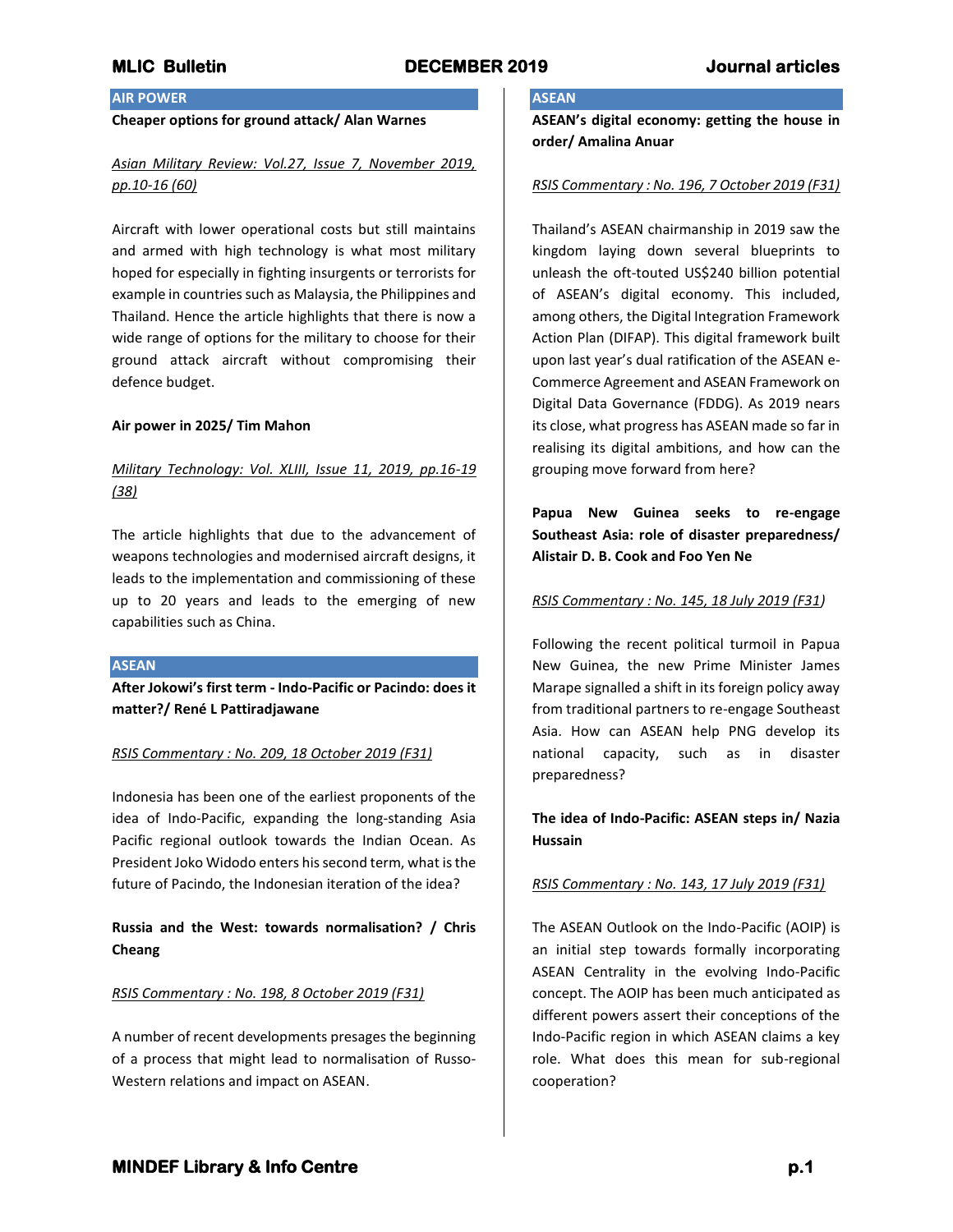# **ASIA PACIFIC**

**'Blue boats' and 'reef robbers': a new maritime security threat for the Asia Pacific?/ Andrew M. Song**

*Asia Pacific Viewpoint : Vol.60, No.3, December 2019, pp.310-324 (8)*

The article examines whether the small blue-colored fishing boats belonging to the Vietnamese are posing any maritime, food and human security threat. The boats' activities have alarmed the Oceanic countries including Australia which have called a strengthened coordination of surveillance efforts while pressuring Vietnam diplomatically.

## **CHINA**

**Anti-access strategies in the Pacific: the United States and China/ Sam J. Tangredi**

*The US Army War College Quarterly Parameters: Vol. 49, No.1-2, Spring-Summer 2019, pp.5-20 (83)*

The article highlights the elements of anti-access strategies that might be used by China against the United States to project their power in the South China Sea region.

**Global changing of the guard: which drum beat to follow?**

## *RSIS Commentary : No. 232, 14 November 2019 (F31)*

The struggle for global hegemony is not confined to military power, but involves many other areas. Most of all the US-China competition will be a vindication of which political system will thrive.

## **China's quest for stability: images and realities**

## *RSIS Commentary : No. 229, 12 November 2019 (F31)*

The article highlights China's move in their defence diplomacy by pursuing to political messaging and pragmatic signalling. However, China can enhance this exercise by addressing some external security concerns about the Belt and Road Initiative (BRI).

# **CHINA**

**Combatting the Belt and Road Initiative beyond 2019/ Thomas J. Shattuck**

## *Orbis: Volume 63, Issue 4, 2019, pp.505-519 (44)*

The Belt and Road Initiative (BRI) was infamous as a source of corruption, financial instability and debt trap diplomacy. However in 2019 Xi Jinping attempted to right the BRI by promising significant reforms and transparency and has created opportunity for other power such as the US to implement their own strategy which created competition with China.

# **Hong Kong's 2019 turmoil: a dismal future?/ KB Teo**

# *RSIS Commentary : No. 197, 07 October 2019 (F31)*

The turmoil currently sweeping Hong Kong is driven primarily by four main causes. One, fear of Beijing's growing control. Two, concern over the erosion of its "freedoms and autonomy". Three, the very high costs of living. Four, Western interference. As Hong Kong's political crisis deepens, what are the options open to Beijing and what are the priority issues for the Hong Kong leadership?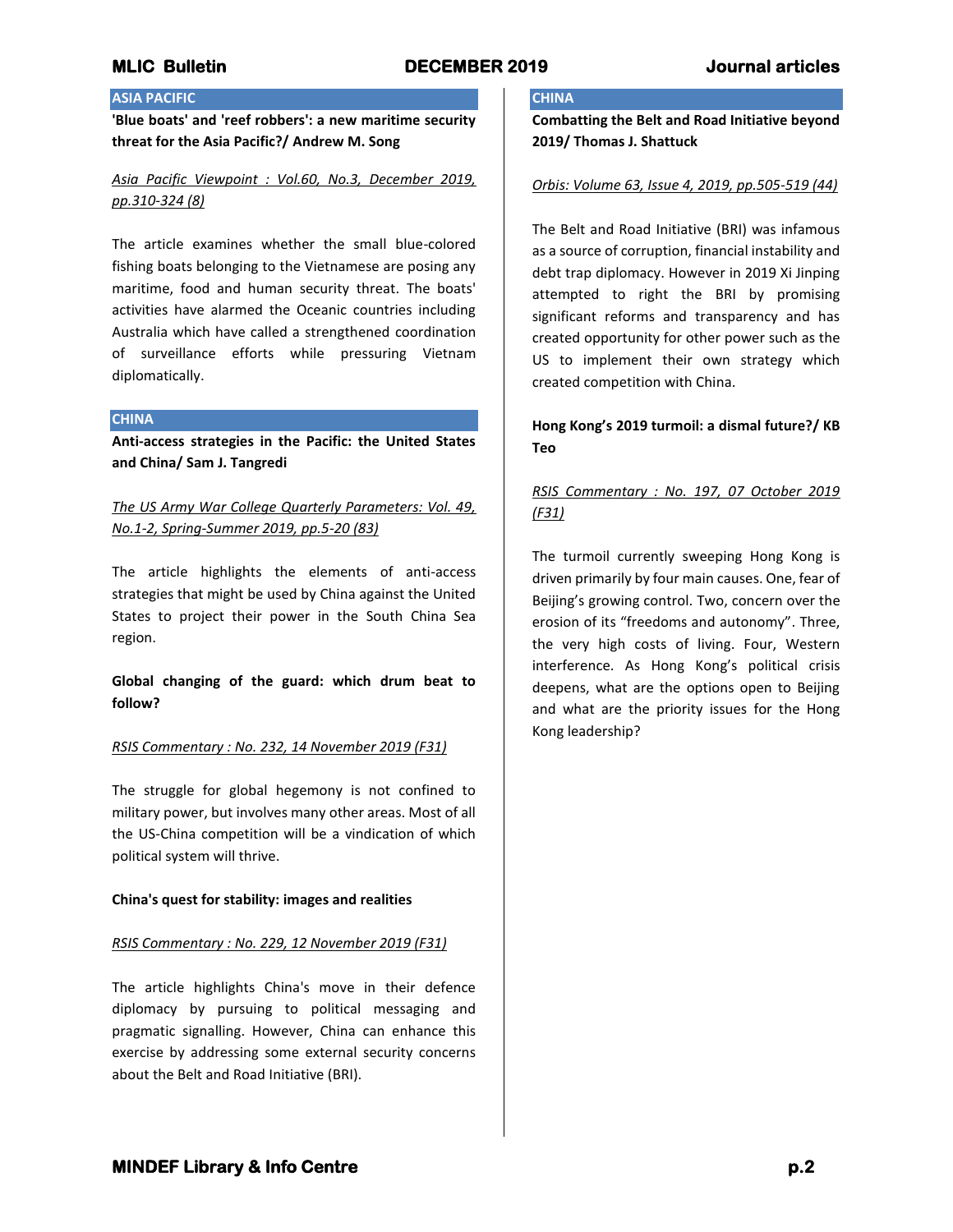# **CLIMATE CHANGE**

**Yet another haze crisis: how now?/ Johan Saravanamuttu and Khor Yu Leng**

### *RSIS Commentary : No. 194, 3 October 2019 (F31)*

Three main factors cause the Southeast Asian transboundary haze; weather, peatland management and people. The acrid smog may have cleared for now but unless the underlying issues are addressed the recurring haze will have grave implications for health and climate change.

### **CYBER**

**Cyber's become physical**

# *Professional Security : Vol, 29/12, December 2019, pp.22- 23 (91)*

Cyber has become embedded in our life and society is becoming digital hence criminals is becoming agile and innovate the way they do their crimes.

## **CYBER SECURITY**

**Healthcare: a critical information infrastructure/ Pauline C. Reich**

### *RSIS Commentary : No. 204, 15 October 2019 (F31)*

As we rely more and more on networked data and devices with the advent of the 5G networks, there are more Internet-connected devices entering the medical marketplace worldwide. What are the cyber security risks to the healthcare sector?

### **ENVIRONMENTAL AWARENESS**

**Combating marine debris: what after the Bangkok declaration?/ Julius Cesar Imperial Trajano and Lina Gong**

### *RSIS Commentary : No. 136, 8 July 2019 (F31)*

The Bangkok Declaration on Combating Marine Debris reaffirms ASEAN's commitment to protect the marine environment and strengthen regional cooperation in addressing marine debris issues. The declaration must now be complemented with sustainable national and regional actions involving multi-stakeholder participation.

# **EUROPEAN UNION**

**Networked cooperation: how the European Union mobilizes peacekeeping forces to project power abroad/ Marina E. Henke**

*Security Studies : Vol.28, No.5, October-December 2019, pp.901-934 (118)*

The article discusses the role of European Union (EU) in recruiting troops and police to serve in EU peacekeeping missions and how they use social and institutional networks in convincing member states to provide the forces needed.

### **INDO PACIFIC**

**Deepening interoperability/ Capt Eli J. Morales**

# *Marine Corps Gazette: Vol.103, No.12, December 2019, pp.8-12 (71)*

This article is a study based on the position of United States within the Indo Pacific region. Regions in the Indo Pacific needed coalition partners and allies within the regions itself and outside power such as the United States in order to protect and maintain security.

### **INDONESIA**

## **The politics of defence/ Andrew Drwiega**

*Asian Military Review: Vol.27, Issue 7, November 2019, pp.38-40 (60)*

The article highlights a move made by the Indonesian president Joko Widodo in making his presidential opponent Prabowo Subianto as the new Minister of Defence who lost in the presidential election. Hence the question arises of whether Prabowo will use his new position to modernise Indonesian armed forces or will he use it for his political gains?

# **MINDEF Library & Info Centre** *p.3* **p.3**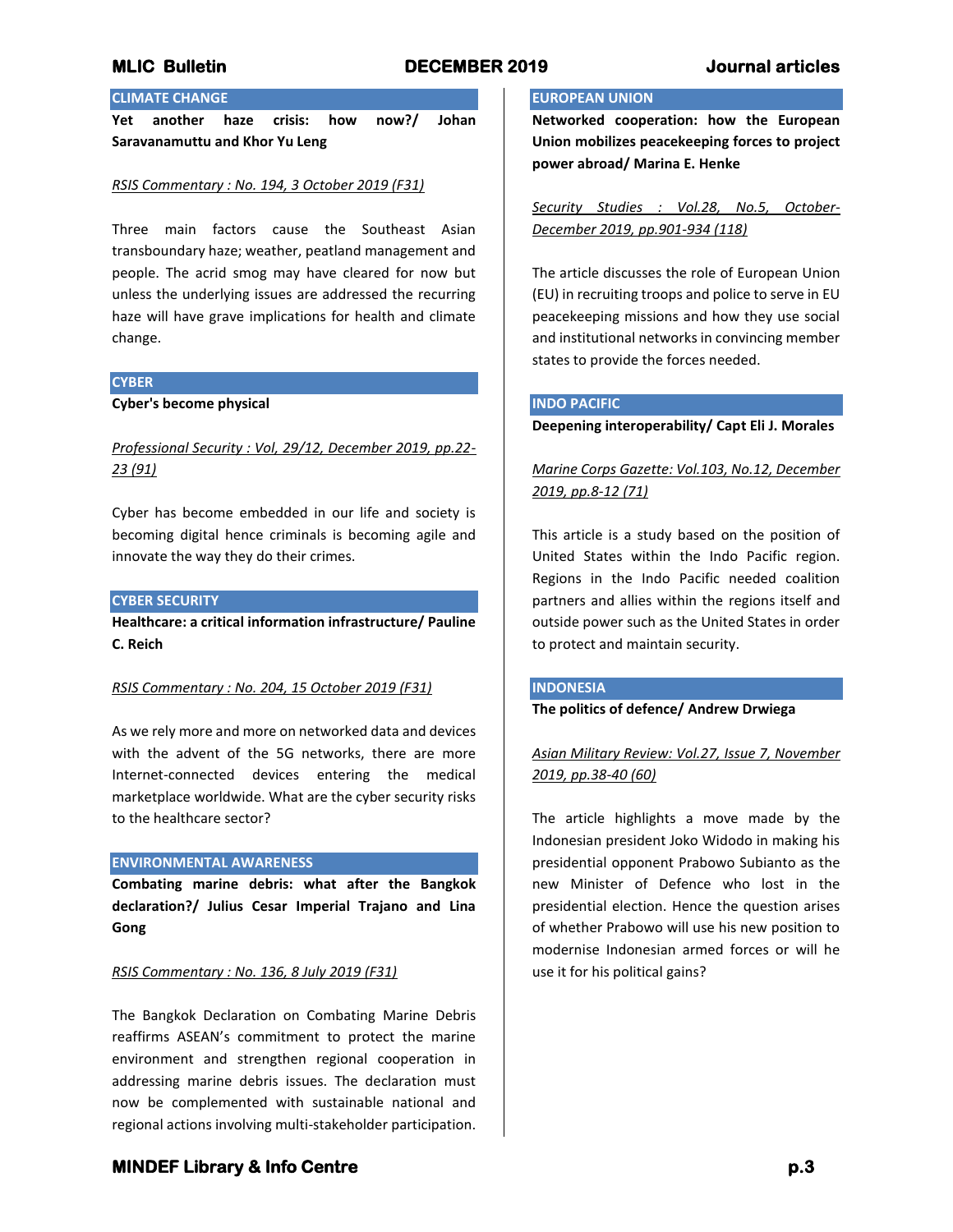# **INDONESIA**

**TNI's 2019 joint exercise: adding more fire power/ Sigit S. Nugroho**

## *RSIS Commentary : No. 235, 20 November 2019 (F31)*

Recent joint exercises of the Indonesian military demonstrate the institution's increasing focus on interoperability, network-centric warfare capability, and improvement of combat support roles.

## **INTERNATIONAL RELATIONS**

**After the International Conference on Cohesive Societies - building social cohesion: committing to a participatory approach/ Stephanie Neubronner**

## *RSIS Commentary : No. 149, 24 July 2019 (F31)*

While discussing ways to build social cohesion is important, how do we move beyond such conversations and motivate everyday individuals to take action?

## **ISLAMIC STATE**

**Trump, Syria and the betrayal of the Kurds/ Adrian Ang U-Jin**

## *RSIS Commentary : No. 201, 10 October 2019 (F31*

What are the political and diplomatic implications of the US decision to withdraw its forces from northeastern Syria?

**Syria: Uzbekistan's approach to IS detainees/ Nodirbek Soliev**

## *RSIS Commentary : No. 199, 9 October 2019 (F31)*

Following IS' demise in Syria, the international community has grappled with several complex challenges, including how to deal with women and children who joined IS in the Iraq-Syria conflict zone and are seeking to return home.

# **JAPAN**

**Defence from and for Japan/ Robert Czulda**

*Military Technology: Vol. XLIII, Issue 11, 2019, pp.54-56 (38)*

The article discusses Japan's military fleet from its navy, air and land and how they increase their defence capabilities due to constant changes in security environment.

# **The dual-layer security system and the role of the Japan coast guard/ Kentaro Furuya**

# *Naval War College Review : Vol 72 No 4, Autumn 2019, pp. 27-51 (F22)*

Maritime borders is considered as the top priority for the Japanese government and it is the responsibility of the Japan's coast guard to ensure this as to avoid military confrontation especially with China's bold moves in the area.

**Expansion of the Prime Minister's power in the Japanese parliamentary system/ Harukata Takenaka**

# *Asian Survey: Vol.59 No.5, December 2019, pp.844-869 (12)*

This paper shows the evolution of the institutional reforms since the 1990s that has transformed the relationship of the Japanese prime minister with others in the parliamentary system and has since expanded his power.

## **JIHAD**

**The strategic logic of women in jihadi organizations/ Hamoon Khelghat-Doost**

*Studies in Conflict & Terrorism: Vol.42, No 10, 11, 12, October, November, December 2019, pp.853- 877 (114)*

The article highlights the involvement of women in jihadi organizations in order to enhance their organizational success; the tactical advantages that women provide to these organizations.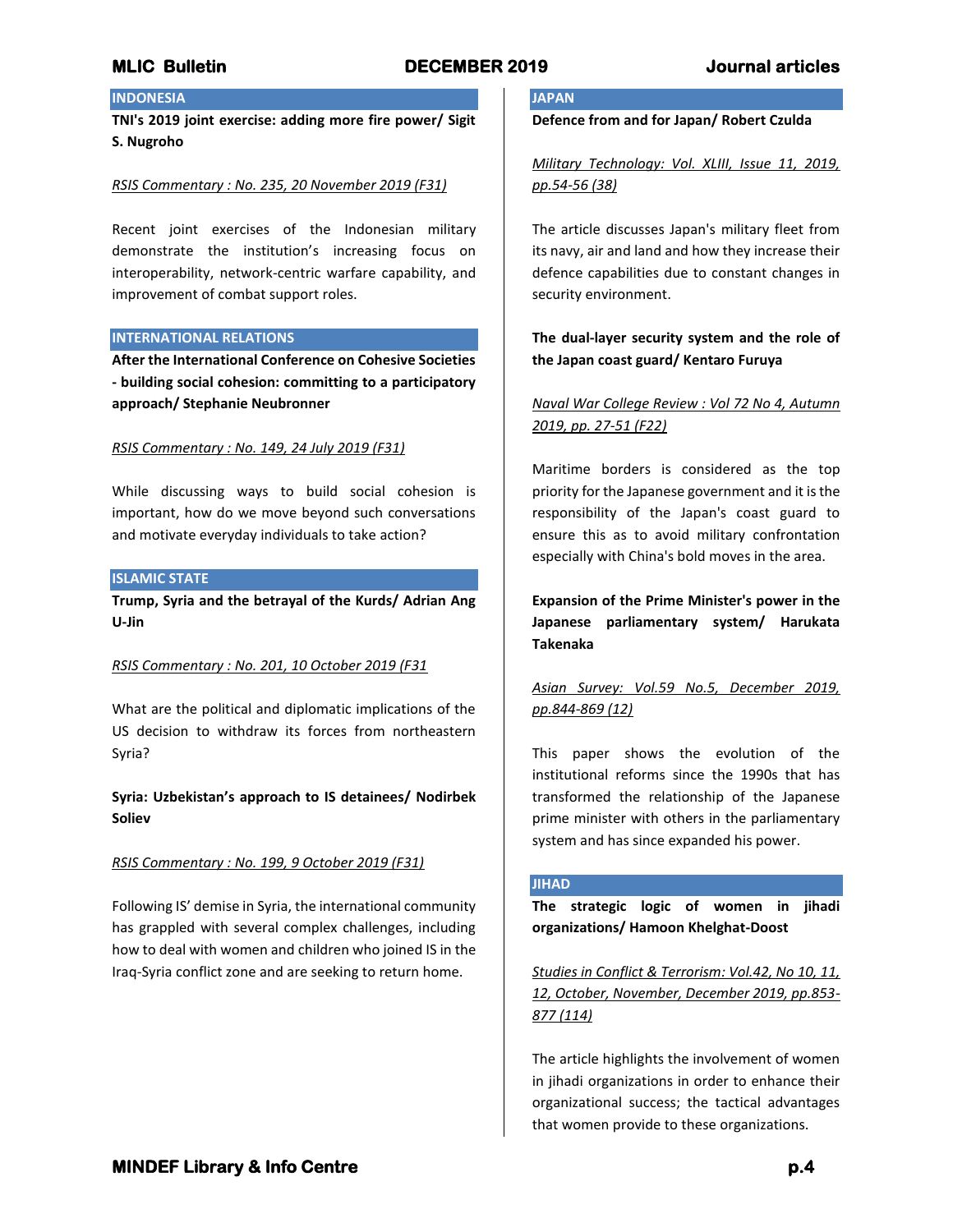# **KOREA**

## **Kim, Trump maintain hope for nuclear talks**

# *Arms Control Today: Vol.49, No. 7, September 2019, p.31 (5)*

The article discusses the talks between North Korea and United States of America with regards to their nuclear negotiations which had been stalled despite North Korea's active missile launch activities.

# **Exploring North Korea's asymmetric military strategy/ Mirko Tasic**

# *Naval War College Review : Vol 72 No 4, Autumn 2019, pp. 53-71 (F22)*

The article highlights the strategy made by the North Korean over the years thus increasing their military capabilities and force structure. This poses the argument that the North Korean is engaging in an offensive nature rather than defensive move.

## **LAOS**

**Benefits and risks of stronger relations with China**

*Asia Monitor South East Asia Vol.2 : Vol.31, Issue 1, January 2020, pp.14-16 (49)*

Strengthening relationship with China has proven to be beneficial to Laos in terms of their development and diplomatic benefits. However, with the benefits also comes risks to Laos; the Chinese debt trap.

## **LEADERSHIP**

**30 seconds decision makers/ Capt Jason K. Mahuna**

*Marine Corps Gazette: Vol.103, No.12, December 2019, pp.13-17 (71)*

The article highlights that leaders at all levels must be able to think alike yet independently, for organizations to implement decentralized command and work towards common objectives. In another term leaders must be able to analyze and synthesize.

## **MALAYSIA**

**RM15.6 bilion untuk bajet pertahanan 2020/ Syahirah Fuad**

### *Perajurit : November 2019, p.3 (133)*

Sebanyak RM15.6 bilion terlah diperuntukkan kepada Kementerian Pertahanan Malaysia semasa belanjawan 2020 yang telah dibentangkan pada Oktober 2019. Kenaikkan ini bertujuan untuk meningkatkan tahap kesiapsiagaan dan mobiliti Angkatan Tentera Malaysia.

**Penghantaran kumpulan pertama MALBATT 850 - 7**

## *Perajurit : November 2019, p.56 (133)*

Anggota Tentera Malaysia (ATM) dan anggota dari Angkatan Bersenjata Diraja Brunei (ABDB) telah dihantar untuk melaksanakan misi di bawah Pasukan Interim Pertubuhan Bangsa-Bangsa Bersatu (PBB) selama setahun di Lubnan bertujuan untuk memberi bantuan kemanusiaan kepada negara yang memerlukan.

## **Malaysia: ringgit to weaken into 2020 amid trade war**

# *Asia Monitor South East Asia Vol.2 : Vol.30, Issue 12, December 2019, pp.1-3 (49)*

The article highlights the impact of the US-China trade war to Malaysian ringgit and it will expected to continue in 2020.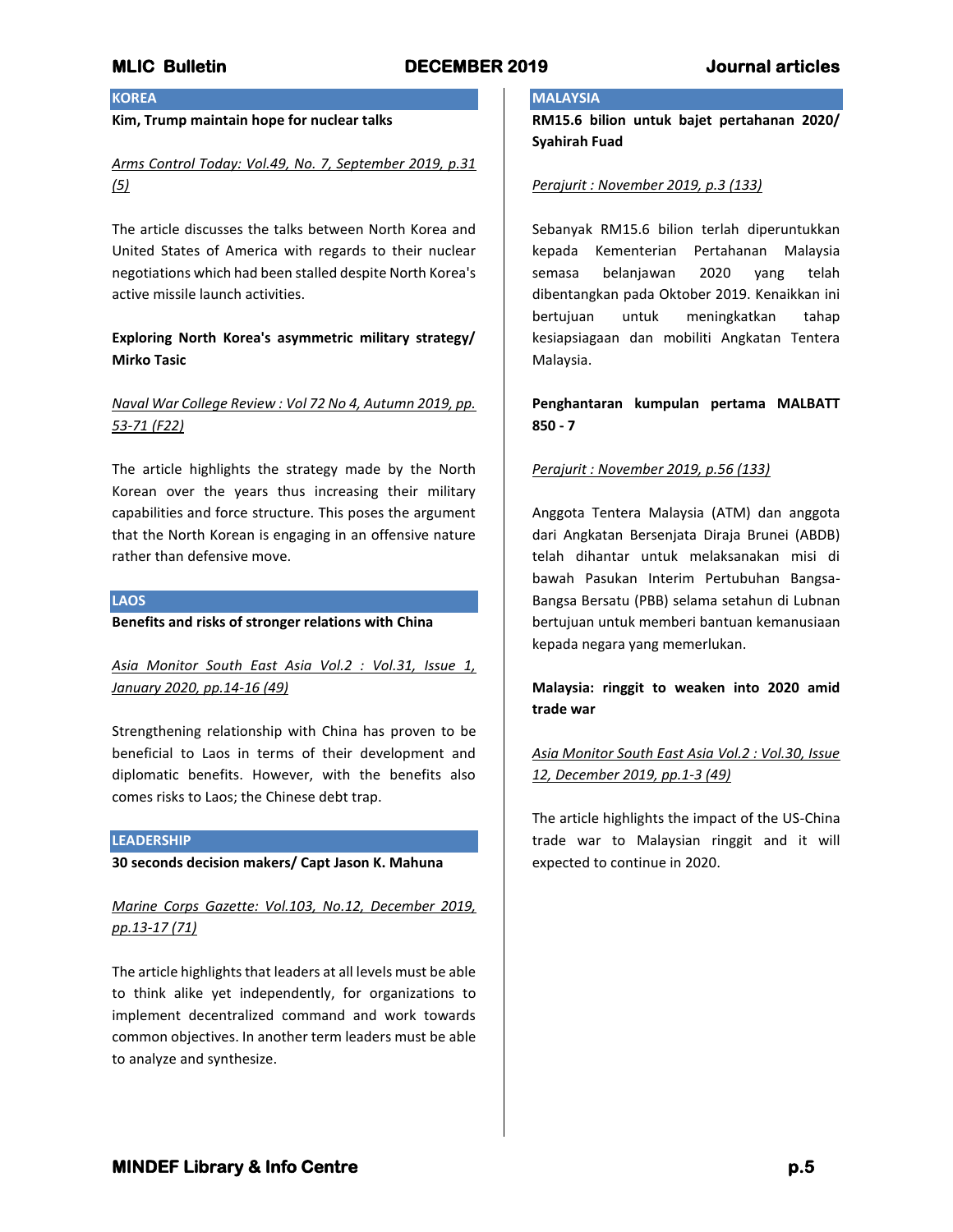# **MALAYSIA**

**Terror threat in Malaysia: warning signs/ Kevin Fernandez and Greg Lopez**

## *RSIS Commentary : No. 152, 31 July 2019 (F31)*

Since the beginning of 2019, Malaysian Police had arrested several individuals, both Malaysian citizens and foreigners residing in the country, for suspected links with Islamic State (or "Daesh"). Effective and efficient as they are, Police will continue to face significant challenges in counter-terrorism efforts due to wide-ranging developments in domestic politics, as well as regional and international settings.

### **MARITIME**

**Eyes in the sky - military maritime patrol aircraft overview/ Jon Lake**

*Military Technology: Vol. XLIII, Issue 11, 2019, pp.36-46 (38)*

With the increasing maritime threats it is crucial for nations to maintain their maritime patrols and monitoring. Aircraft is used for this purpose as they have the ability to cover relatively large areas. Hence the article highlights the latest and types of aircraft used.

### **MARITIME SECURITY**

**ASEAN-US maritime exercise 2019: maintaining ASEAN neutrality/ Olli Pekka Suorsa**

## *RSIS Commentary : No. 195, 4 October 2019 (F31)*

The ASEAN-US maritime security exercise took place on 2- 6 September 2019 - following a similar exercise ASEAN held with China in October last year. While this signified growing Sino-US competition in Southeast Asia, it is also an ASEAN attempt to adapt and maintain its relative neutrality amid intensifying great power play.

## **MILITIAS**

**Not whether, but when? government's use of militias in war/ Caitlin Ambrozik**

*Security Studies : Vol.28, No.5, October-December 2019, pp.870-900 (118)*

The article highlights the move made by the government in using militias as their battlefield assistance although it has the ability to undermine the state's authority.

## **MYANMAR**

**Arakan Army: Myanmar's new front of conflict/ Iftekharul Bashar**

*RSIS Commentary : No. 140, 12 July 2019 (F31)*

The Arakan Army (AA) is a relatively new addition to conflict in western Myanmar, a region that has seen much unrest in recent years. Singapore's 10 July 2019 announcement of the arrests of AA supporters raises questions about the outfit and its support among Rakhine Buddhists in confronting the Myanmar authorities.

## **NUCLEAR**

**Will the Saudis go nuclear?/ Perter A. Wilson**

*The National Interest : November-December 2019, No 164, pp.52-60*

The article discusses of whether the Saudis being led by their Crown Prince Mohammed bin Salman will go for nuclear weapons despite oppositions from other countries.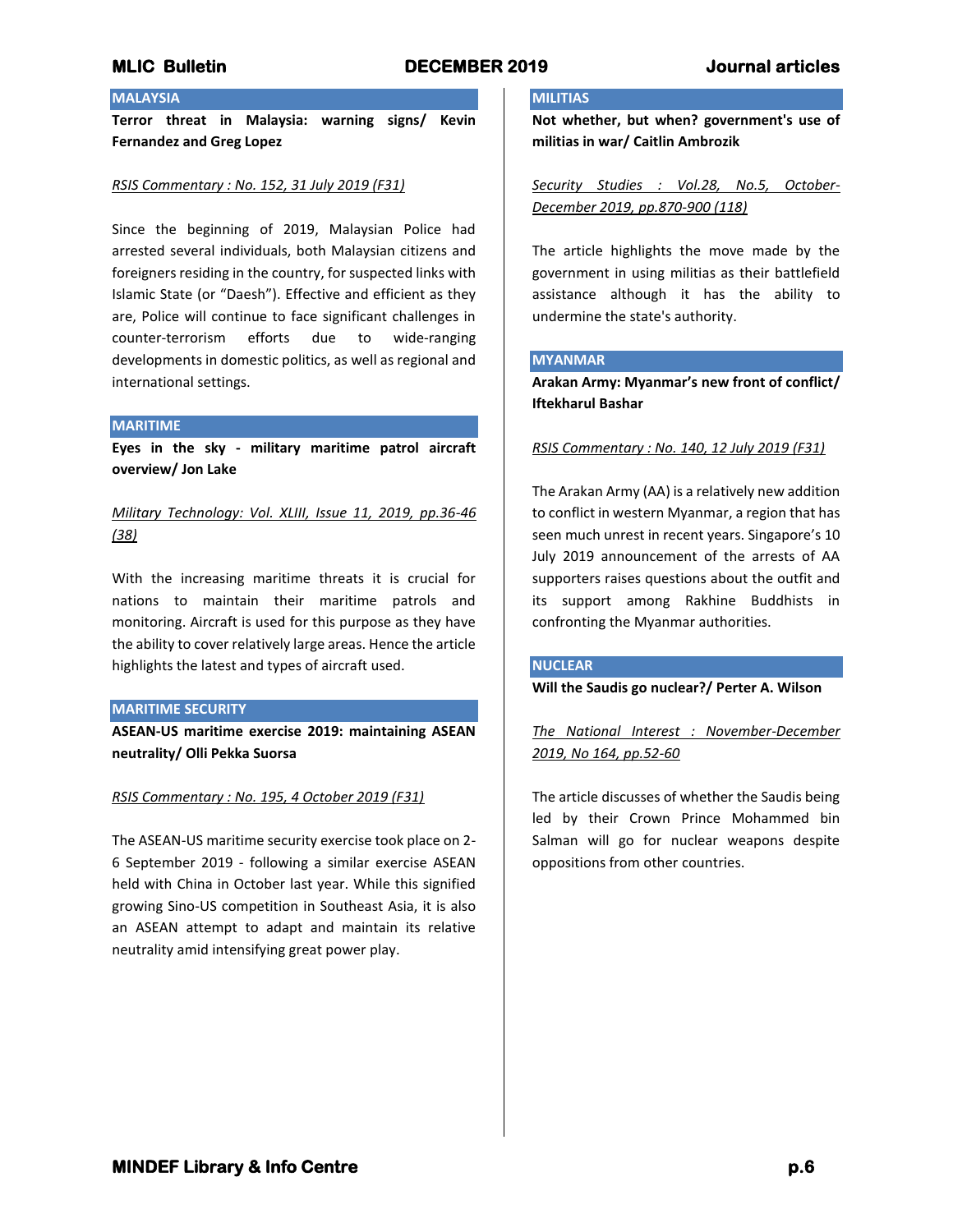# **PEACEKEEPING**

**How UN peacekeeping operations can adapt to a new multipolar world order/ Cedric De Coning**

# *International Peacekeeping: Vol 26, No 5, November 2019, pp.536-539 (96)*

The article discusses on how the changes at the global systems will have on UN peacekeeping operations and how they are adapting to these changes. There are three themes highlighted; strategic political coherence, the employment of force and the outer limits of peace operations.

## **Peacekeeping is not counterinsurgency/ Lise Howard**

# *International Peacekeeping: Vol 26, No 5, November 2019, pp.545-548 (96)*

This paper focus on the commonly misused term of peacekeeping to that of counterinsurgency (COIN) and blurring the lines between these two is not a winning strategy.

**Humanitarian military interventions: conceptual controversies and their consequences for comparative research/ Matthias Dembinski**

# *International Peacekeeping: Vol 26, No 5, November 2019, pp.605-629 (96)*

The article looks at the debate on humanitarian military interventions, the significant humanitarian purposes and the important role of government.

## **SINGAPORE**

**Defending Singapore against foreign interference/ Muhammad Faizal Bin Abdul Rahman**

## *RSIS Commentary : No. 171, 3 September 2019 (F31)*

Foreign interference is the invisible hand of foreign states seeking to undermine a target state's national interests. It affects the target state from the inside by infiltrating its national institutions and people. It is a threat that smaller states like Singapore must defend against while navigating an increasingly contested world.

## **SOUTH KOREA**

**Overlooked: South Korea's naval shipbuilding/ Richard A. Bitzinger**

## *RSIS Commentary : No. 135, 5 July 2019 (F31)*

South Korea's sea trials of new indigenous submarine demonstrate that the country's naval shipbuilding industry is entering a new phase of proficiency. This will mean a more capable bluewater South Korean navy, as well as promising to make Korea a major player in the global arms market.

## **TERRORISM**

**Terrorism watch lists, suspect ranking and decision-making biases/ Peter J. Phillips and Gabriela Pohl**

*Studies in Conflict & Terrorism: Vol.42, No 10, 11, 12, October, November, December 2019, pp.898- 914 (114)*

The article examines the relevance of the decision making processes and biases when ranking and monitoring any individuals' names that has been placed on a terrorism watch list.

## **THAILAND**

**Recognizing health security: Thailand's leadership ambitions in mainland Southeast Asian Disease Control/ Clare Wenham**

*Contemporary Southeast Asia: Vol 40, No. 1, April 2018, pp. 126 - 151 (19/DA)*

Thailand has learnt the security threat posed by diseases such as HIV/AIDS and SARS and has thoroughly invested on country's disease control infrastructure. The article shows how Thailand has been able to dominate the normative processes of sub-regional disease control and through which, strengthening its own economic and national security.